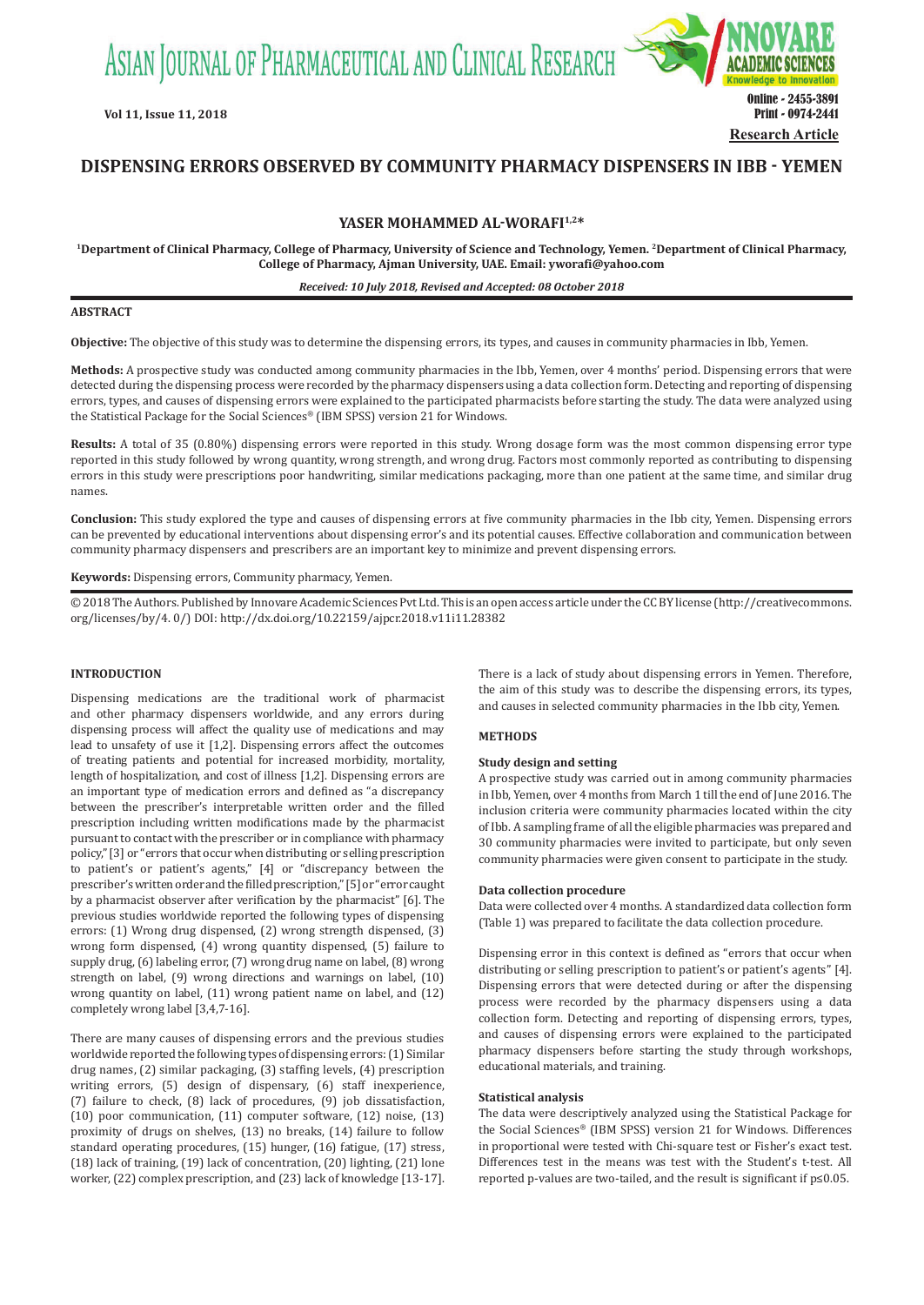#### **Table 1: Dispensing error collection form**

| Prescription<br>No | Date and time of<br>dispensing error | Who made, found the<br>error and how discovered | Type of<br>error | Cause of<br>error | Other details<br>of error |
|--------------------|--------------------------------------|-------------------------------------------------|------------------|-------------------|---------------------------|
|                    |                                      |                                                 |                  |                   |                           |
| 1                  |                                      |                                                 |                  |                   |                           |
| 2                  |                                      |                                                 |                  |                   |                           |
| 3                  |                                      |                                                 |                  |                   |                           |
| 4                  |                                      |                                                 |                  |                   |                           |
| 5                  |                                      |                                                 |                  |                   |                           |
| 6                  |                                      |                                                 |                  |                   |                           |
| 7                  |                                      |                                                 |                  |                   |                           |
| 8                  |                                      |                                                 |                  |                   |                           |
| 9                  |                                      |                                                 |                  |                   |                           |
|                    |                                      |                                                 |                  |                   |                           |

#### **Ethical approval**

10

This study was approved from the University of Science and Technology, Yemen. Consent was obtained from the community pharmacy managers and community pharmacy dispensers. No personal information of the community pharmacies, community pharmacy dispensers, and patients were collected.

## **RESULTS**

One community pharmacist and 12 pharmacy technicians were working in the five community pharmacies. The mean age of the community pharmacy dispensers was 29.29±3.09 years.

The characteristics of the study sample are presented in Table 2.

#### **INCIDENCE OF DISPENSING ERRORS**

A total of 4325 prescriptions were checked for the dispensing errors during the time of this study. A total of 35 (0.80%) dispensing errors were detected and reported in this study.

#### **WHO MADE THE ERRORS**

The findings of this study show that all pharmacy dispensers except one pharmacy technicians reported that they made at least one dispensing error. The numbers of errors mean were 2.77±1.16. The range of errors was between 0 and 5. There were no significant differences between the pharmacist and pharmacist technicians in terms of who made the errors (p=1.000). There were no significant differences between the pharmacist and pharmacist technicians in terms of the number of errors (p=0.847). Table 3 shows the number of dispensing errors among participants.

### **Type of dispensing errors**

Types of dispensing errors are presented in Table 4.

### **Causes of dispensing errors**

Causes of dispensing errors are presented in Table 5.

## **DISCUSSION**

The majority of pharmacy dispensers in this study were pharmacy technicians (12/13), and this is consistent with the previous report that the ratio of pharmacists working in community pharmacies in Yemen to the number of pharmacy technicians is low [18-24]. The results of this study showed that all the pharmacy dispensers in the five community pharmacies were male, and this is similar to the previous studies and could be due to that the percentage of pharmacy male students is about 70% of the total students and culture issues in Yemen [18-21].

A total of 35 (0.80%) dispensing errors were detected and reported in this study. The incidence rate of dispensing errors in this study difference from the reported in other studies worldwide [3,4,7-16]. The difference could be due to the study setting, dispensing errors definitions, and methods.

### **Table 2: Sociodemographic characteristics of the community pharmacy dispensers**

| Variable              | Frequency (%) |
|-----------------------|---------------|
| Gender                |               |
| Male                  | 13 (100)      |
| Female                | 0(0)          |
| <b>Qualifications</b> |               |
| Bachelor              | 1(7.7)        |
| Diploma               | 12 (92.3)     |
| Job                   |               |
| Pharmacist            | 1(7.7)        |
| Pharmacy technician   | 12 (92.3)     |
| Experience years      |               |
| < 5                   | 3(23.1)       |
| $5 - 10$              | 6(46.2)       |
| More than 10          | 4(30.8)       |
| Graduation country    |               |
| Yemen                 | 13 (100)      |
| Others                | 0(0)          |

#### **Table 3: Who made the dispensing errors?**

| Who made the<br>dispensing errors? | Number of reported<br>dispensing errors |
|------------------------------------|-----------------------------------------|
| Pharmacist 1                       | 3                                       |
| Pharmacy technician 1              | 3                                       |
| Pharmacy technician 2              | 3                                       |
| Pharmacy technician 3              | 2                                       |
| Pharmacy technician 4              |                                         |
| Pharmacy technician 5              | 3                                       |
| Pharmacy technician 6              | 3                                       |
| Pharmacy technician 7              | 5                                       |
| Pharmacy technician 8              |                                         |
| Pharmacy technician 9              | 2                                       |
| Pharmacy technician 10             | 2                                       |
| Pharmacy technician 11             | 3                                       |
| Pharmacy technician 12             | 3                                       |

#### **Table 4: Type of dispensing errors (n=35)**

| Types of errors                                       | n(%)                            |
|-------------------------------------------------------|---------------------------------|
| Wrong dosage form<br>Wrong quantity<br>Wrong strength | 16(45.7)<br>13(37.1)<br>5(14.3) |
| Wrong drug                                            | 1(2.9)                          |

The findings of this study show that all pharmacy dispensers except one pharmacy technicians reported that they made at least one dispensing error. The numbers of errors mean were 2.77±1.16. The range of errors was between 0 and 5. There were no significant differences between the pharmacist and pharmacist technicians in terms of who made the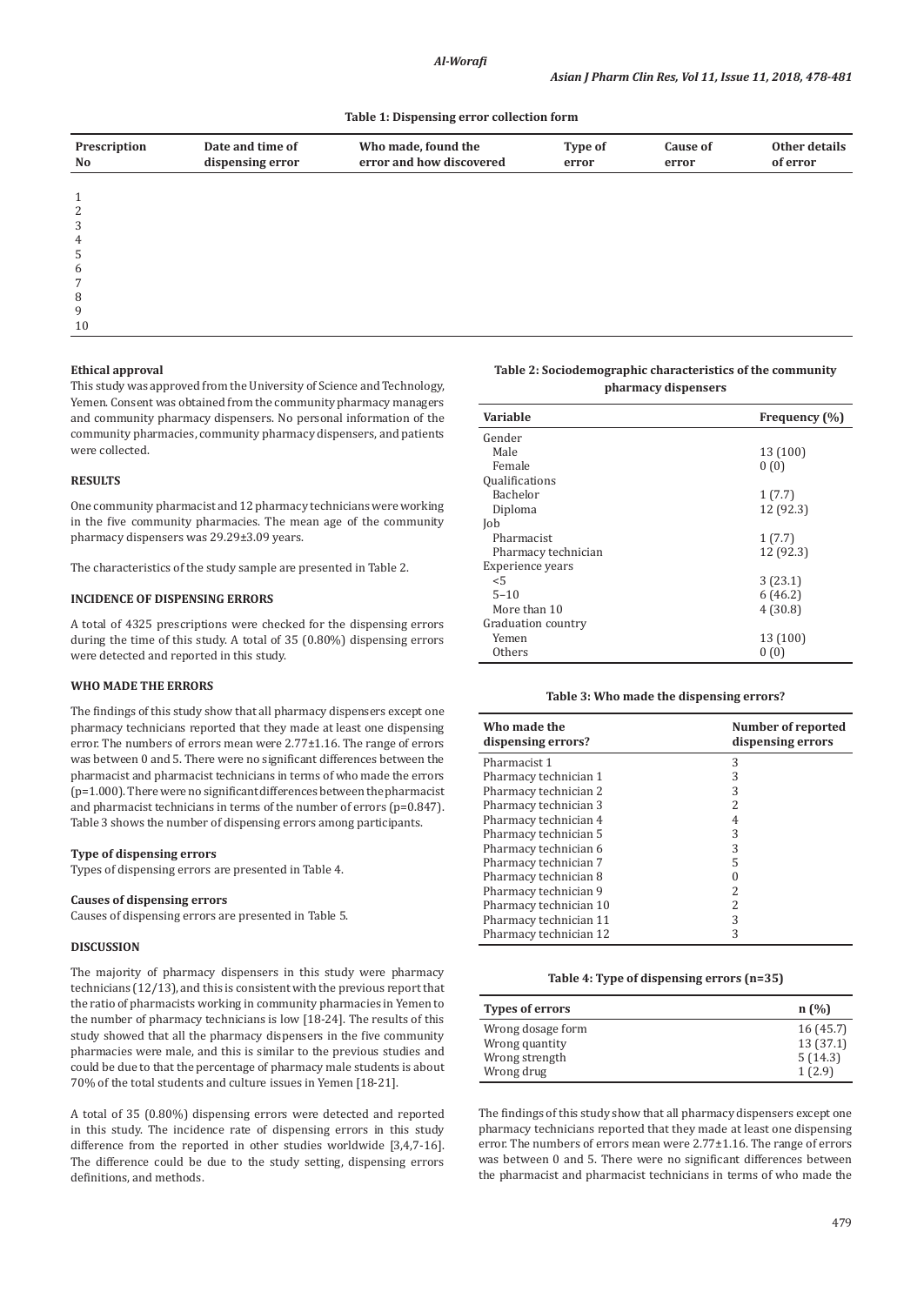**Table 5: Causes of dispensing errors**

| <b>Causes of errors</b>                 | $n(y_0)$  |
|-----------------------------------------|-----------|
| Prescriptions poor handwriting          | 17 (48.6) |
| Similar medications packaging           | 9(25.7)   |
| More than one patient at the same time. | 5(14.3)   |
| Similar medications names               | 4(11.4)   |

errors (p=1.000). There were no significant differences between the pharmacist and pharmacist technicians in terms of the number of errors (p=0.847). Wrong dosage form was the most common dispensing error type (45.7%), then wrong quantity (37.1%) and wrong strength (14.3%). Finally, the least common dispensing error reported in this study was wrong drug (2.9%). The findings of this study show that the contributing factors to the dispensing errors were prescriptions poor handwriting (48.6%), similar medications packaging (25.7%), more than one patient at the same time (14.3%), and similar medications names (11.4%). The reported types and causes of dispensing errors in this study also reported in the previous studies [3,4,7-16] with differences in the percentage of each type and cause, and this difference could be due to the study setting, dispensing errors definitions, and methods of the previous studies. Handwritten prescription errors were found to be the most contributing factors to the reported dispensing errors in this study and this is similar to the previous two studies in Sana'a Yemen [22,23].

Poor quality of prescriptions writing can lead to misinterpretation by pharmacy dispensers and will lead to several drug-related problems. Good quality prescriptions are very important for minimizing errors in the dispensing of medications; physicians should adhere to the guidelines for prescription writing for the quality of the treatment of patients. All prescriptions should contain accurate and appropriate information about the patient and the medication that is being prescribed. All prescriptions should contain prescriber's name, address, telephone number, and signature; patient's name, address, age, and weight; prescription date; and drug name, formulation, strength, dose, frequency of administration, quantity prescribed, why prescribed, and instructions for use [22-24]. Literature reported the following strategies for minimizing dispensing errors: "(1) Ensure correct entry of the prescription, (2) confirm that the prescription is correct and complete, (3) beware of look-alike, sound-alike drugs, (4) be careful with zeros and abbreviations, (5) organize the workplace, (6) reduce distraction when possible, (7) focus on reducing stress and balancing heavy workloads, (8) take the time to store drugs properly, (9) thoroughly check all prescriptions, and (10) always provide thorough patient counseling"[25]. Improving the knowledge of health-care professionals about medication errors as well as its report could lead to minimize the incidence of medication errors [26,27]. The teaching and training of community pharmacy dispensers about dispensing errors as well as collaboration and communication with the prescribers are the keys to minimize and prevent dispensing errors.

## **CONCLUSION**

Wrong dosage form, wrong quantity, wrong strength, and wrong drug were reported as the most common types of dispensing errors in this study. The reported contributing factors to the dispensing errors were prescriptions poor handwriting, similar medications packaging, more than one patient at the same time, and similar medications names. The limitations of this study were design of study itself as it was selfreported which may lead to underreport of dispensing errors and sample size and location of this study are low as only five pharmacies in one city (Ibb city) accepted to share and participated in this study. Study of the dispensing errors incidence in other cities within Yemen, its types, and causes of dispensing errors are strongly recommended.

Study the impact of different interventions to improve dispensing quality, reducing and preventing dispensing errors are strongly

recommended. The teaching and training of health-care professionals about medication errors as well as collaboration and communication are the key to minimize and prevent dispensing errors as well as other medication errors.

### **AUTHOR'S CONTRIBUTION**

Al-Worafi YM designed the study, developed the data collection form, analyzed the data, and drafting the manuscript.

#### **ACKNOWLEDGMENTS**

The authors would like to thank the Community Pharmacists and Pharmacy Technicians for their participation in this study.

## **CONFLICTS OF INTEREST**

The author declared that there are no conflicts of interest.

### **REFERENCES**

- 1. US Food and Drug Administration. Medication Errors. Available from: http://www.fda.gov/drugs/drugsafety/medicationerrors. [Last accessed on 2015 Dec 12].
- 2. van den Bemt PM, Egberts AC. Drug related problems: Definitions and classification. Eur J Hosp Pharm Pract 2007;13:62-4.
- 3. Flynn EA, Barker KN, Carnahan BJ. National observational study of prescription dispensing accuracy and safety in 50 pharmacies. J Am Pharm Assoc (Wash) 2003;43:191-200.
- 4. Hoxsie DM, Keller AE, Armstrong EP. Analysis of community pharmacy workflow processes in preventing dispensing errors. J Pharm Pract 2006;19:124-30.
- 5. Flynn EA, Barker KN. Effect of an automated dispensing system on errors in two pharmacies. J Am Pharm Assoc (2003) 2006;46:613-5.
- 6. Oswald S, Caldwell R. Dispensing error rate after implementation of an automated pharmacy carousel system. Am J Health Syst Pharm 2007;64:1427-31.
- 7. Chua SS, Wong IC, Edmondson H, Allen C, Chow J, Peacham J, *et al.*  A feasibility study for recording of dispensing errors and near misses' in four UK primary care pharmacies. Drug Saf 2003;26:803-13.
- 8. Ashcroft DM, Quinlan P, Blenkinsopp A. Prospective study of the incidence, nature and causes of dispensing errors in community pharmacies. Pharmacoepidemiol Drug Saf 2005;14:327-32.
- Franklin BD, O'Grady K. Dispensing errors in community pharmacy: Frequency, clinical significance and potential impact of authentication at the point of dispensing. Int J Pharm Pract 2007;15:273-81.
- 10. Allan EL, Barker KN, Malloy MJ, Heller WM. Dispensing errors and counseling in community practice. Am Pharm 1995;NS35:25-33.
- 11. Flynn EA, Dorris NT, Holman, GT Camahan BJ, Barker KN. Medication dispensing errors in community pharmacies: A nationwide study. Proc Hum Factor Ergon Soc 2002;46:48-51.
- 12. James KL, Barlow D, McArtney R, Hiom S, Roberts D, Whittlesea C, *et al.* Incidence, type and causes of dispensing errors: A review of the literature. Int J Pharm Pract 2009;17:9-30.
- 13. Szeinbach S, Seoane-Vazquez E, Parekh A, Herderick M. Dispensing errors in community pharmacy: Perceived influence of sociotechnical factors. Int J Qual Health Care 2007;19:203-9.
- 14. Varadarajan R, Barker KN, Flynn EA, Thomas RE. Comparison of two error-detection methods in a mail service pharmacy serving health facilities. J Am Pharm Assoc (2003) 2008;48:371-8.
- 15. Peterson GM, Wu MS, Bergin JK. Pharmacist's attitudes towards dispensing errors: Their causes and prevention. J Clin Pharm Ther 1999;24:57-71.
- 16. Knudsen P, Herborg H, Mortensen AR, Knudsen M, Hellebek A. Preventing medication errors in community pharmacy: Frequency and seriousness of medication errors. Qual Saf Health Care 2007;16:291-6.
- 17. Bond CA, Raehl CL. Pharmacists' assessment of dispensing errors: Risk factors, practice sites, professional functions, and satisfaction. Pharmacotherapy 2001;21:614-26.
- 18. Al-Worafi YM. Pharmacy practice and its challenges in Yemen. Australas Med J 2014;7:17-23.
- 19. Al-Worafi YM. Appropriateness of metered-dose inhaler use in Yemeni community pharmacies. J Taibah Univ Med Sci 2015;10:353-8.
- 20. Al-Worafi YM. Pharmacy education in Yemen. Am J Pharm Educ 2013;77:65.
- 21. Al-Worafi YM. The challenges of pharmacy education in Yemen. Am J